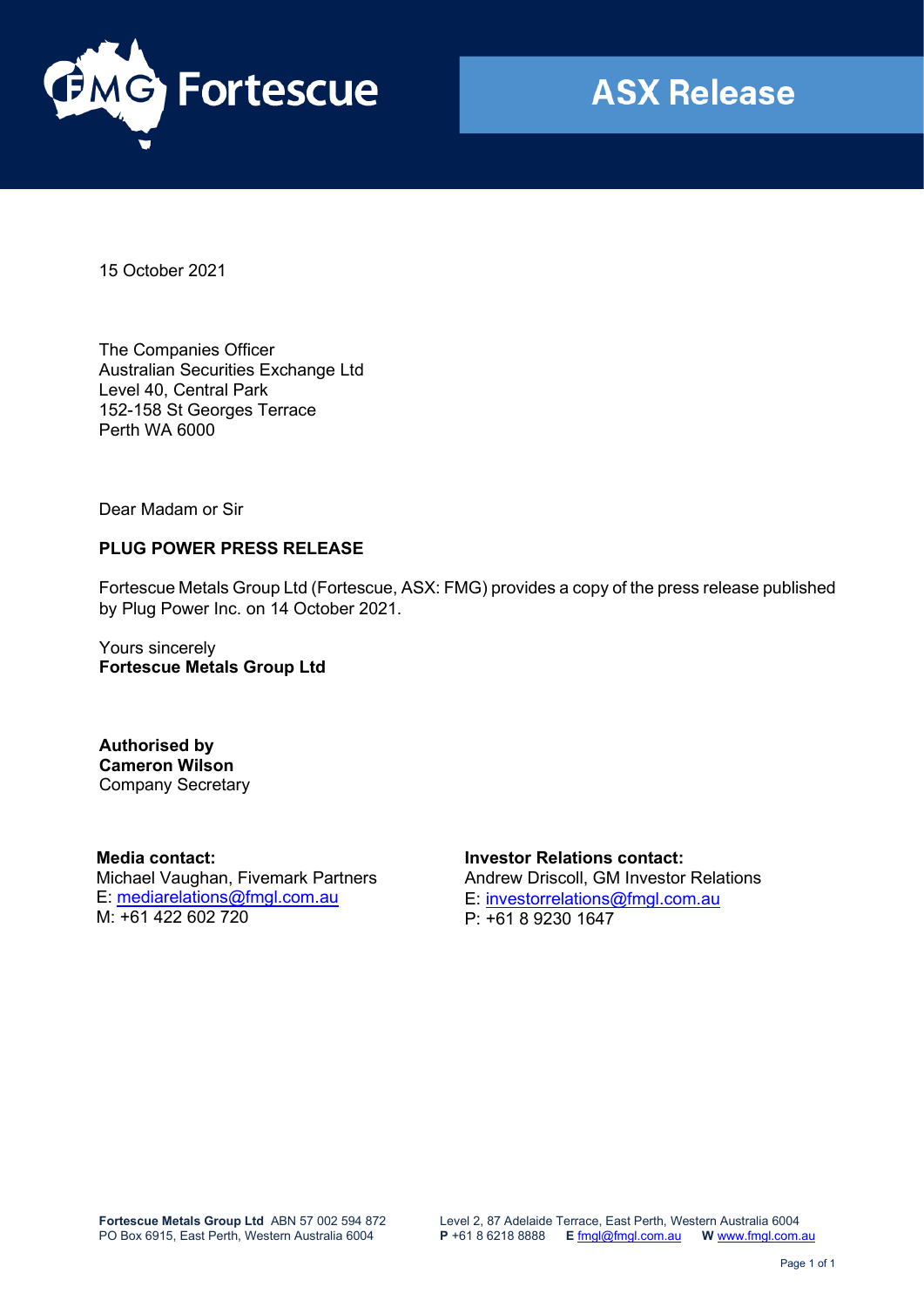

# Plug Power to Partner with Fortescue Future Industries to Manufacture Electrolyzer Technology in Australia

## 10/14/2021

LATHAM, N.Y., and EAST PERTH, Australia, Oct. 14, 2021 (GLOBE NEWSWIRE) -- [Plug Power Inc.](https://www.globenewswire.com/Tracker?data=vXcGaehRc5YB24pcNKqlSVcsp2_ldNbYCw7gDLXeSSNE8vkxG4letHCVOC-pWGGZaF83qYUbPsOPSlamDVQt5vqoNmjQgP_-28i6OssQT1_bfXO5BUeKIl_OzXfcAXVqO3mWXefeCjdH_Qb1NsCtg63xMf9a4vePdTqluH9vC-Dt6YWIepQpD4BrYJ2zUvc6AyQfs_iLEy3SPnvgWPKf4rCmvlYpP9afZQi_2V54fkAY5_NkJDo6apfPOflUjEtyQUxt_lFOoIEcLGNgsWtLVm_bLnapc9JNLTDd7gRU31OtqK094TZaS58dePvHxsqJu1Rg_Qk7QsyOpQUmNk7aAhr4Qtye0s9I5X3HpbuQteEDaUbR8NbWZlf6vbX95ztKJhNDJMxJgg1iBNH0Rv5eVXqfzSbGKTiT4lCm6Gc7G9s=) (NASDAQ: PLUG), a leading provider of turnkey hydrogen solutions for the global green hydrogen economy, and Fortescue Future Industries Pty Ltd (FFI) today signed a letter of intent for a 50-50 joint venture to build a Gigafactory in Queensland, Australia.

As part of the agreement, the two organizations intend to build a two gigawatt factory to produce large-scale proton exchange membrane (PEM) electrolyzers, with the ability to expand into fuel cell systems and other hydrogen-related refueling and storage infrastructure in the future. Plug Power will supply the electrolyzer and fuel cell technology and FFI will contribute advanced manufacturing capabilities. FFI will be the primary customer of the products manufactured by the joint venture, enabling its ambitions in decarbonizing its operations with stationary power and mobility applications running on green hydrogen.

"We need solar panels, wind towers, and electrolyzers in such scale that we need to produce them where we use them – including in Australia. We have enough solar and wind in Australia to power many countries of the world. Working together with Plug Power, we can create this future," said Julie Shuttleworth, CEO of Fortescue Future Industries.

Under the agreement, FFI will also purchase 250 megawatts of Plug Power's electrolyzer solutions, used to create hydrogen and oxygen from water, for its Australian projects. Plug Power will supply these from its Gigafactory in Rochester, N.Y., . Delivery is planned for the second half of 2022.

"Australia and New Zealand will be a big market opportunity for our green hydrogen ecosystem of electrolyzers,

 $\Rightarrow$ 

1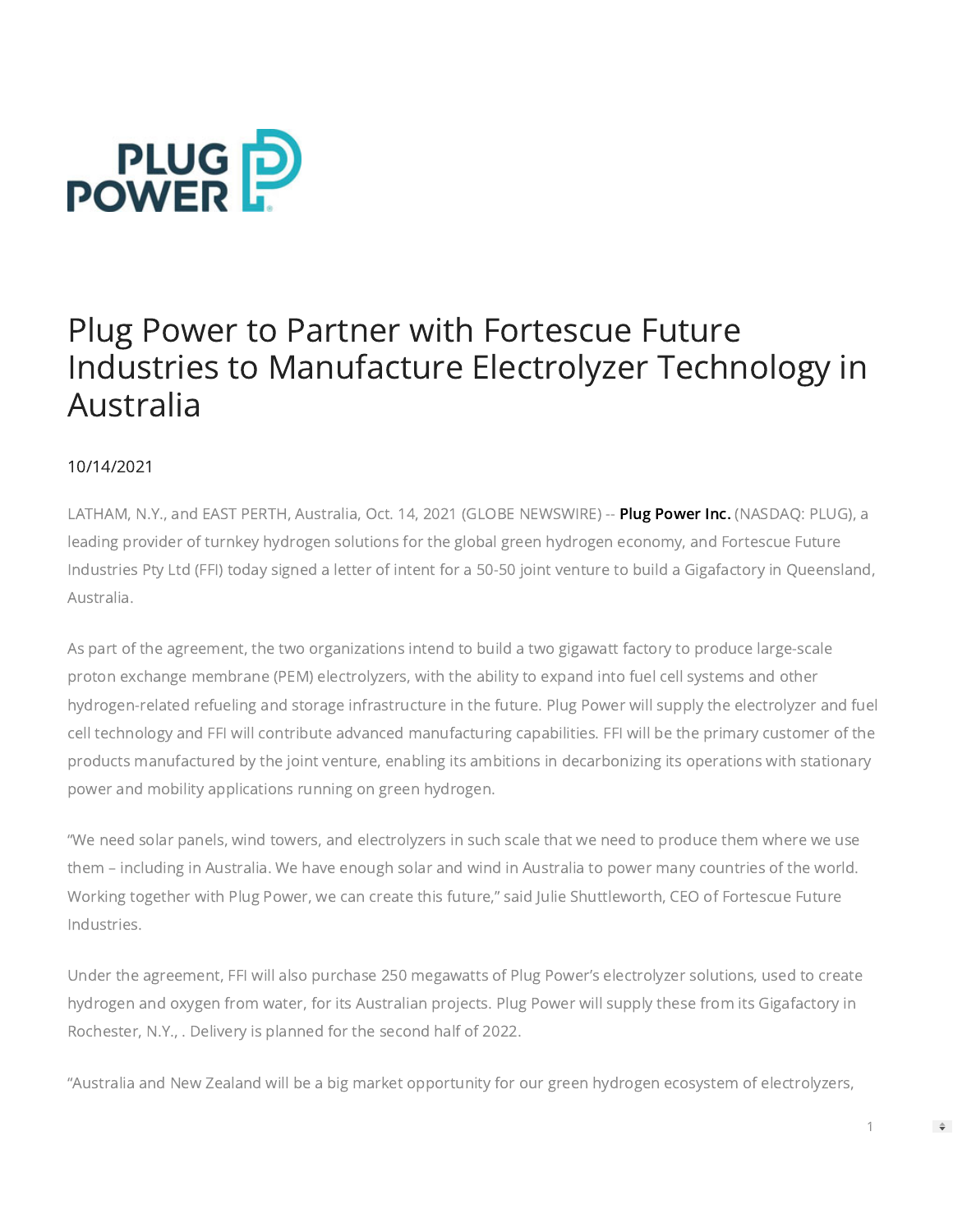fuel cells, and green hydrogen," said Plug Power President and CEO Andy Marsh. "This year, we will do megawatts of deployment in these markets, and gigawatts in the coming years."

"Hydrogen fuel cells and electrolyzers have a great future as the world reduces emissions. Green energy, green hydrogen, green ammonia and fuel cells powered by green hydrogen are all essential to support a planet with a high standard of living that will last forever," added Shuttleworth.

Both companies will fund the joint venture equally and will have equal representation on the board of the joint venture. The above commitments are subject to the parties' mutual agreement on the relevant terms and conditions.

Learn more about how Plug Power and FFI are building out a green hydrogen ecosystem together. Tune into the Plug Symposium today, October 14, 2021, to hear from Fortescue's Chairman, Dr. Andrew Forrest, at [www.plugsymposium.com](https://www.globenewswire.com/Tracker?data=BdsYOgsovJbUUj612nmVC0PlgLxrK88gcJ6pd_Hb5CiGIf1EbsybggKC6vjxcUi5xScAywVI-W5E6ELvw8i31LIt32ocbqtxPfqZY7GqebQ=).

### About Plug Power

Plug Power is building the hydrogen economy as the leading provider of comprehensive hydrogen fuel cell turnkey solutions. The Company's innovative technology powers electric motors with hydrogen fuel cells amid an ongoing paradigm shift in the power, energy, and transportation industries to address climate change and energy security, while meeting sustainability goals. Plug Power created the first commercially viable market for hydrogen fuel cell technology. As a result, the Company has deployed over 50,000 fuel cell systems for e-mobility, more than anyone else in the world, and has become the largest buyer of liquid hydrogen, having built and operated a hydrogen highway across North America. Plug Power delivers a significant value proposition to end-customers, including meaningful environmental benefits, efficiency gains, fast fueling, and lower operational costs. Plug Power's vertically-integrated GenKey solution ties together all critical elements to power, fuel, and provide service to customers such as Amazon, BMW, The Southern Company, Carrefour, and Walmart. The Company is now leveraging its know-how, modular product architecture and foundational customers to rapidly expand into other key markets including zero-emission on-road vehicles, robotics, and data centers. Learn more at [www.plugpower.com.](https://www.globenewswire.com/Tracker?data=BdsYOgsovJbUUj612nmVC4AQE2k3GQdX-yePgANha8xNMFDkiJc13jTxnOg7G4a_uTFWjbLHXAOi9Uw7ZE3detIxPDVnUdQPETTRwMawRBCYmp67qkjCe95NJ2sGx5DVf2-yPo050zSrbs8h_E6tlvCBnojvfFYLqjozbl2dCBht9XIc4ZaeY8VBsfnpQBh5OtcluvDI3ryNBsl-MfNXh1f7PJikG-V9eO2W9AI3qM8YwQP0WaC5I-6kpgaHwlNh)

About Fortescue Future Industries (FFI)

FFI is the 100 per cent renewable green energy and industry company of Fortescue Metals Group Limited (Fortescue). FFI is establishing a global portfolio of renewable green hydrogen and green ammonia operations that will position FFI at the forefront of a global renewable hydrogen industry.

2

 $\Rightarrow$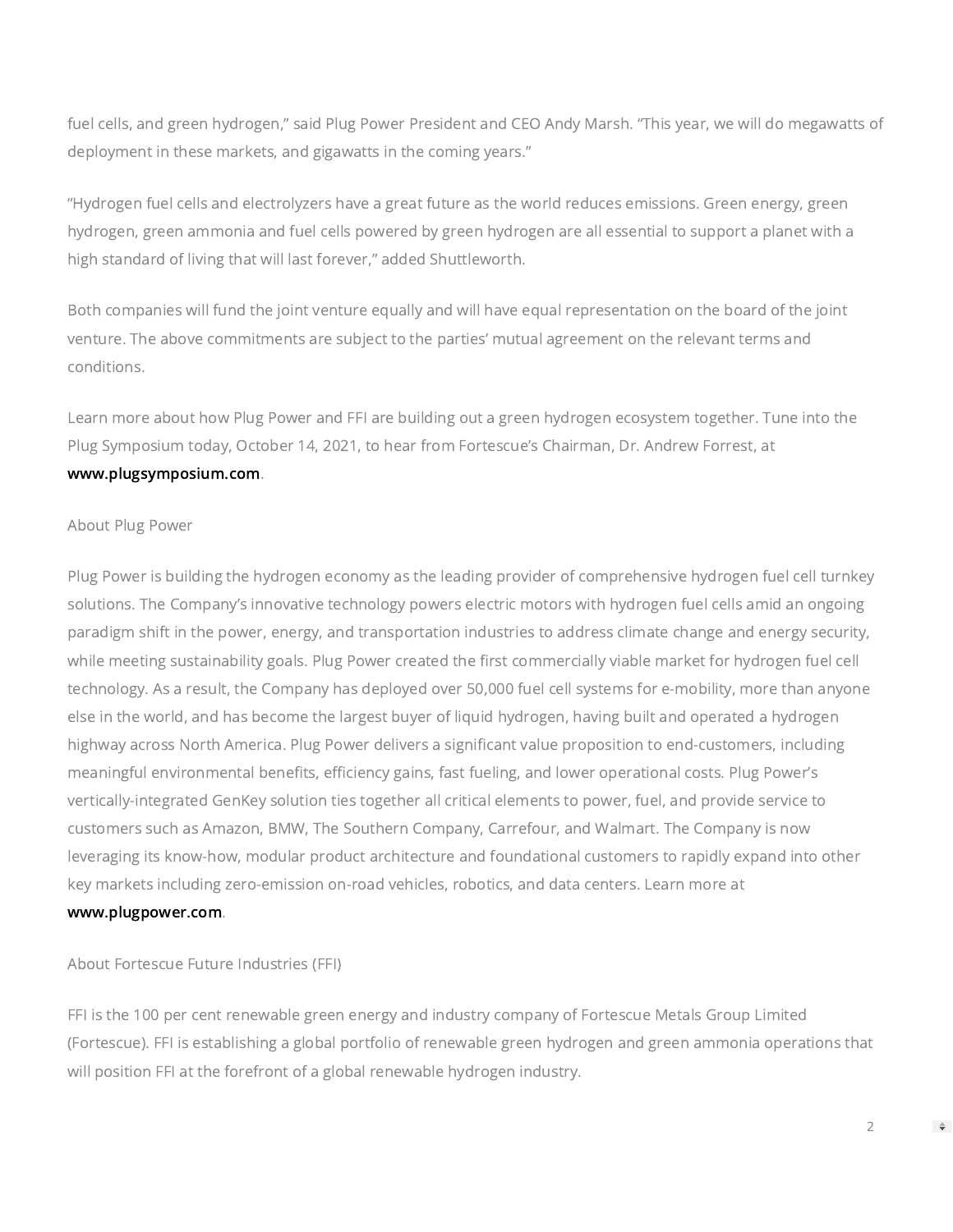FFI will leverage Fortescue's world leading track record of innovation and development of large-scale integrated infrastructure assets in order to deliver FFI's vision of green hydrogen becoming the most globally traded seaborne energy commodity in the world, with an initial plan to produce 15 million tonnes per annum of green hydrogen by 2030.

FFI's vision is further supported by Fortescue's commitment to lead the heavy industry battle against global warming, and in March 2021, Fortescue announced an industry leading target to achieve carbon neutrality by 2030. FFI is a key enabler of achieving this target through the development of its green electricity, green hydrogen, green ammonia and other green industrial projects.

### Plug Power Safe Harbor Statement

This communication contains "forward-looking statements" within the meaning of the Private Securities Litigation Reform Act of 1995 that involve significant risks and uncertainties about Plug Power Inc.("PLUG"), including but not limited to statements about PLUG's expectations regarding the planned joint venture with FFI, which may or may not be consummated on the timeframe contemplated in the letter of intent or at all; the scope and terms of the joint venture, including the timing of the delivery of electrolyzer solutions; and expectations regarding market opportunities for hydrogen fuel cells, electrolyzers and green hydrogen in Australia and New Zealand. You are cautioned that such statements should not be read as a guarantee of future performance or results, and will not necessarily be accurate indications of the times that, or by which, such performance or results will have been achieved. Such statements are subject to risks and uncertainties that could cause actual performance or results to differ materially from those expressed in these statements. For a further description of the risks and uncertainties that could cause actual results to differ from those expressed in these forward-looking statements, as well as risks relating to the business of PLUG in general, see PLUG's public filings with the Securities and Exchange Commission, including the "Risk Factors" section of PLUG's Annual Report on Form 10-K for the year ended December 31, 2020 and Quarterly Reports on Form 10-Q for the quarters ended March 31, 2021 and June 30, 2021. Readers are cautioned not to place undue reliance on these forward-looking statements. The forward-looking statements are made as of the date hereof, and PLUG undertakes no obligation to update such statements as a result of new information.

Plug Power Media Contact

Caitlin Coffee Allison + Partners [plugPR@allisonpr.com](https://www.globenewswire.com/Tracker?data=vmPYsE-vxFvaknyVd6P-JGUqO_qLFOnsApFZcoO_WK-UqdUrsUSrCuIkxf2Q6NhTgABOQXG285OTnS0qFkU0meRCzuLau9PfWjTNL627d4Q=)

SOURCE: PLUG POWER

 $\Rightarrow$ 

3